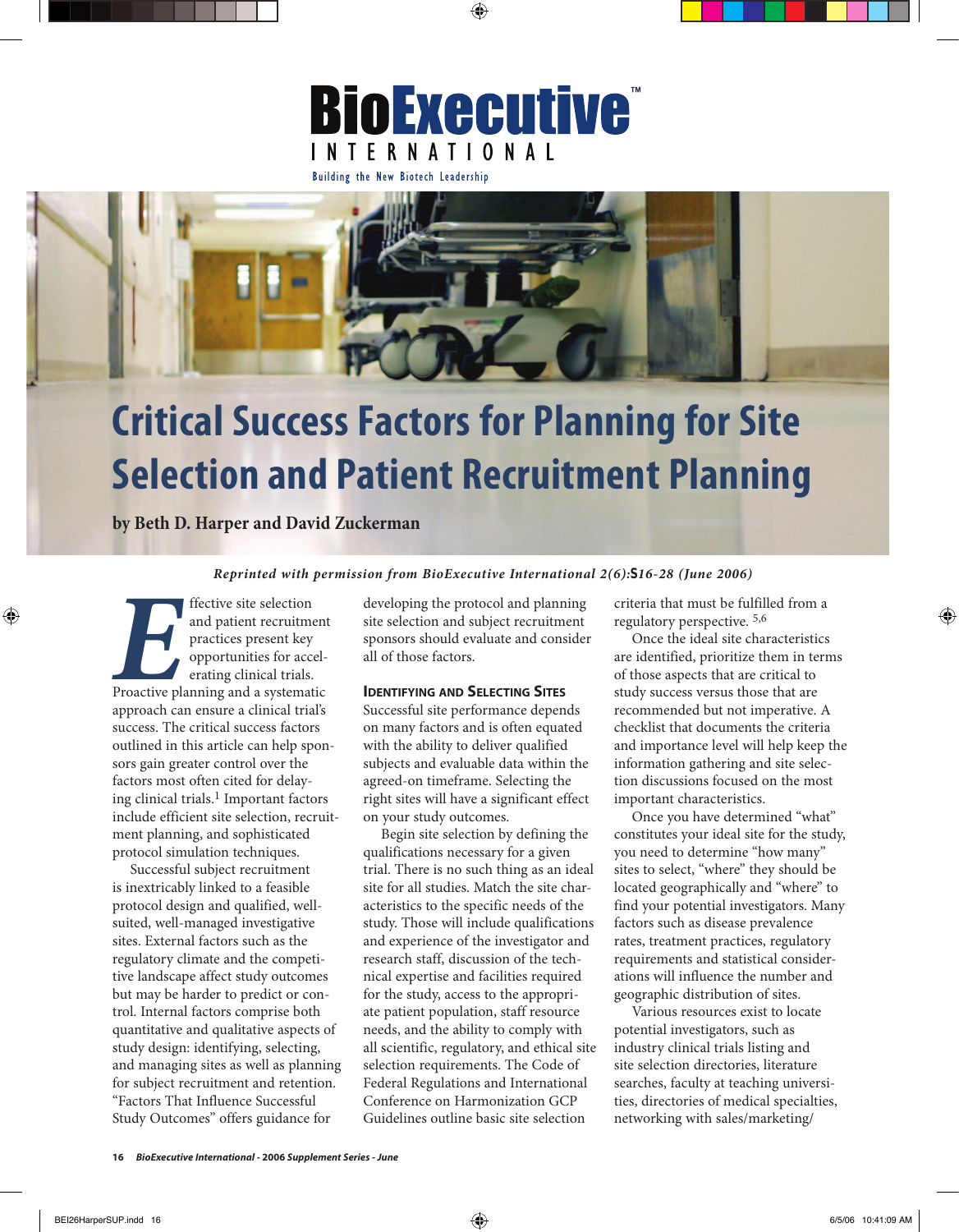| $\sim$ Factors That Influence Successful Study Outcomes $\sim$                                                                                                        |                                                                             |                                                                                                                                       |  |
|-----------------------------------------------------------------------------------------------------------------------------------------------------------------------|-----------------------------------------------------------------------------|---------------------------------------------------------------------------------------------------------------------------------------|--|
| <b>PROTOCOL DESIGN</b>                                                                                                                                                | <b>INVESTIGATIVE SITE SELECTION</b>                                         | <b>SUBJECT RECRUITMENT</b>                                                                                                            |  |
| • Protocol consistency                                                                                                                                                | · Sources of potential investigators                                        | • Disease prevalence and                                                                                                              |  |
| • Study duration and visit<br>schedules                                                                                                                               | · Site interest, enthusiasm and buy-in to study design and<br>rationale     | incidence<br>• Real effect of eligibility                                                                                             |  |
| · Nature, number, cost<br>and complexity of study<br>procedures                                                                                                       | · Site experience (clinical research and therapeutic area)                  | criteria on subject availability                                                                                                      |  |
|                                                                                                                                                                       | · Site staffing, resources, workload and time commitments                   | • Competing studies                                                                                                                   |  |
| • Number, complexity and<br>restrictiveness of eligibility<br>criteria<br>• Ethical and regulatory<br>considerations and approvals<br>for all participating countries | · Site personnel skills and abilities                                       | • Subject motivations and<br>barriers                                                                                                 |  |
|                                                                                                                                                                       | • Staff turnover rates                                                      | • Sources of influence on<br>study participation decision<br>making                                                                   |  |
|                                                                                                                                                                       | • Functional responsibilities of site personnel                             |                                                                                                                                       |  |
|                                                                                                                                                                       | • Access to subject population with the required eligibility<br>criteria    | • Language and cultural issues                                                                                                        |  |
| • Sample size requirements                                                                                                                                            | · Subject diversity requirements                                            | • Subject diversity                                                                                                                   |  |
| • Realistic enrollment goals<br>and timelines                                                                                                                         | · Technical facilities and equipment                                        | requirements<br>• Healthcare system and<br>referral / treatment<br>approaches                                                         |  |
|                                                                                                                                                                       | • Computer savvy and accessibility                                          |                                                                                                                                       |  |
| • Study value to sites and site<br>execution difficulties                                                                                                             | · Subject-friendly facilities and customer service approach<br>of staff     |                                                                                                                                       |  |
| • Standard(s) of care and                                                                                                                                             | • Reasonable and fair study budgets                                         | • Subject and family /<br>caregiver compliance                                                                                        |  |
| current therapeutic options                                                                                                                                           | • Ethical review committee policies and procedures                          | • Sources of potential subjects                                                                                                       |  |
| • Drug supply and availability<br>· Safety profile of compound<br>• Data collection requirements<br>and procedures                                                    | · Institutional legal procedures                                            | • Recruitment, subject<br>education and retention<br>tactics and strategies<br>• Recruitment / retention<br>budget                    |  |
|                                                                                                                                                                       | • Site training and standard operating procedures                           |                                                                                                                                       |  |
|                                                                                                                                                                       | • GCP compliance and inspection (audit) history                             |                                                                                                                                       |  |
| · Investigator, study<br>coordinator and subject<br>feedback on study design<br>to incorporate and balance<br>scientific and practical<br>aspects                     | • Past enrollment performance metrics                                       |                                                                                                                                       |  |
|                                                                                                                                                                       | • Flexibility of clinic hours                                               | • Materials development<br>and approval process and<br>timeline<br>• Privacy regulations and<br>protections<br>· Subject compensation |  |
|                                                                                                                                                                       | • Role of key opinion leaders                                               |                                                                                                                                       |  |
|                                                                                                                                                                       | • Country allocation requirements and procedures                            |                                                                                                                                       |  |
|                                                                                                                                                                       |                                                                             |                                                                                                                                       |  |
|                                                                                                                                                                       | · Site source document and data collection procedures                       |                                                                                                                                       |  |
|                                                                                                                                                                       | · Site security and storage facilities                                      |                                                                                                                                       |  |
|                                                                                                                                                                       | · Site selection decision making process                                    |                                                                                                                                       |  |
|                                                                                                                                                                       | • Role and accountability of CRA in managing site and subject<br>enrollment | Table 1: 2, 3, 4                                                                                                                      |  |

contract research organizations (CRO), consultants and other colleagues, and so forth. "Select Sources to Identify Investigators" includes some examples.

Verifying site qualifications can be a timely, resource intensive, and intricate process. Sadly, it is a commonly accepted fact that only one-third of the sites selected will meet or exceed sponsor qualifications and that pretrial questionnaires may not be effective in terms of predicting site performance.7 "How" you approach site selection will have a significant impact on the ultimate success of the study. A onetime feasibility survey is not sufficient in and of itself to thoroughly evaluate

a site's qualifications. Short changing the process will guarantee poor results in the long run. Although all of the considerations outlined in "Factors That Influence Successful Study Outcomes" should be addressed in any site qualification assessment, it is especially important to gain an understanding of the research process and philosophy at the site. Questionnaires are ideal to capture objective data on the site's experience and past performance (For example, how many studies have you conducted? Have you ever been audited by the FDA? and so forth.) Attempt to validate the information provided in the questionnaire where possible. For example, if the site indicates that they have been audited by the FDA, request a copy of the audit report or, at a minimum, review the clinical investigator inspection list and classification (www.fda. gov/cber/compl/clininvlist.htm). Use open-ended and probing questions in discussions with the site. "Describe your informed consent process," "What concerns do you think your Institutional Review Board (IRB) will have with this study?", or "How will study responsibilities be delegated?" are examples of questions and statements that will allow you to ascertain the site's understanding of the clinical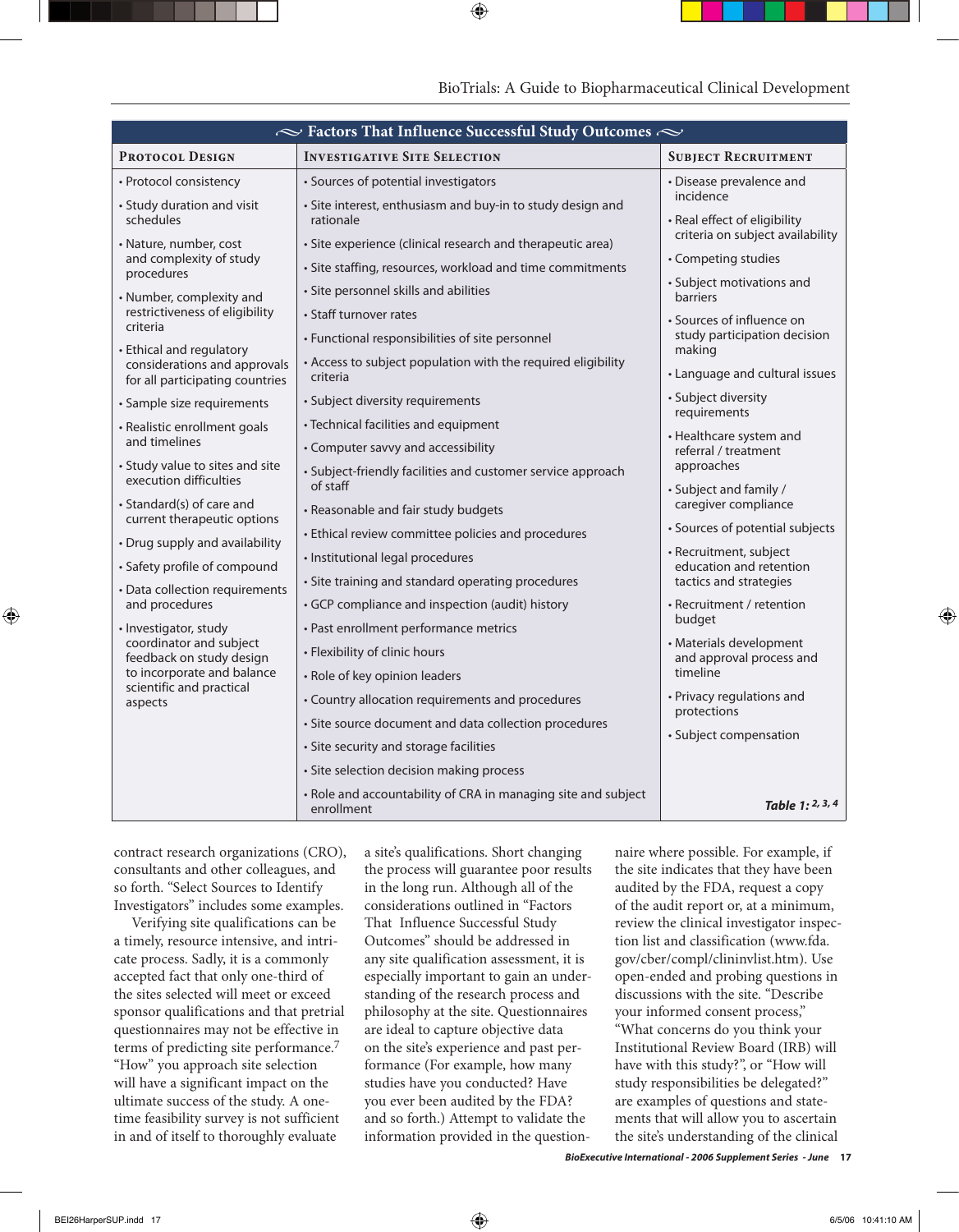trials process. Asking the same questions of the investigator and study coordinator independently can also provide valuable insight regarding the consistency of their responses.

Several individuals should be involved in various interactions with key site personnel over the course of several weeks. Information exchange may take place through telephone discussions, web and fax surveys, written questionnaires, and on-site visits. It may be important to stage the information gathering based on your prior knowledge and experience working with a site, whether this is a new therapeutic area or compound, and so forth. Initial site interest and experience queries may take place while the protocol is being developed. Schedule in-depth discussions after the investigator and staff have had the opportunity to review the draft protocol. Plan final verification during an on-site inspection of the research facilities. The information should be discussed in concert with a review of the Curriculum Vitaes of relevant research staff.

Gather information from investigators, site administrators/directors, clinical research coordinators, and other appropriate personnel including financial/legal, laboratory and pharmacy departments. Sponsor medical directors, project managers, clinical research associates (CRAs) and sales/ marketing personnel will all have different insights to share about a site based on their interactions. Consider all perspectives and evaluate them in light of the prioritized list of site characteristics defined for the program. Don't underestimate the value of the qualitative as well as quantitative information gathered across and by the various sources involved in the information gathering.<sup>8</sup>

The process of site selection is both an art and a science. The better the quality of information gathered, the better the decision making. The more you can validate about the sites' access to the appropriate patient population, the higher the likelihood of enrollment success.9,10 Effective site selection in combination with a robust recruitment and retention plan will have an even

### **The Who, What, When, Where and How of Subject Recruitment and Retention Planning**

- **WHO**…is the target audience?
- **WHAT**…would motivate them to participate in this trial?
- **WHAT**…are the barriers to study participation and how will these be addressed:
- Protocol-related barriers
- Investigator (site)-related barriers
- Subject-related barriers
- Other barriers
- **WHAT**…is the competitive landscape? HOW…many competing trials are there that may impact enrollment?
- **WHAT**…are the regulatory and scientific issues that may impact perceptions about the product and ultimately influence a subject's willingness to participate in the study?
- **WHAT**…are the characteristics of an ideal site from a subject recruiting standpoint
- **HOW**… many subjects do I need and in WHAT timeframe?
- **WHERE**… will they come from?
- **WHO / WHAT**…is a potential source for study participants?
- **WHAT**…will be done to identify and attract subjects into the study?
- **HOW**…will the potential participants learn about the study opportunity?
- **WHAT**...tools and methods will be used:
- To raise awareness about the study?
- To enhance or supplement the informed consent process?
- To ease the burden of study participation (from the subject, family member, caregiver perspective)
- To ensure sites and subjects understand and comply with all the study procedures and drug dosing requirements?
- **WHAT**…approvals are needed for the strategies?
- **HOW**…long will it take for the materials to be developed, approved and produced?
- **WHEN**… will the strategies be implemented?
- **WHO**…will implement the plan? (WHAT…resources are needed to implement the plan)? WHEN...should you consider the services of a specialized patient recruitment and retention service provider (PRSP)?
- **WHAT**…will it cost?
- **WHAT**…questions will the subjects have and how best to respond to these questions?
- **WHO**…at the site is best equipped to address the subject concerns and
- **HOW**…should they be trained in subject communication skills?

greater impact on study success.

#### **RECRUITMENTAND RETENTION**

A patient recruitment and retention plan comprises all of the elements necessary for ensuring predictable patient participation in a clinical trial. The subject recruitment and retention plan has several goals. To ensure predictable participation in a clinical trial, sponsors need to:

- determine the most cost-effective and ethically appropriate way to build study awareness;
- implement effective patient identifi-

cation and screening procedures to ensure that only those most qualified, interested potential participants are evaluated;

- facilitate informed study participation decision-making;
- employ appropriate processes and strategies to minimize dropouts without, in any way, coercing a patient to stay in the study;
- optimize the number of evaluable patients from which to generate the data necessary for a successful Biologic License Application (BLA).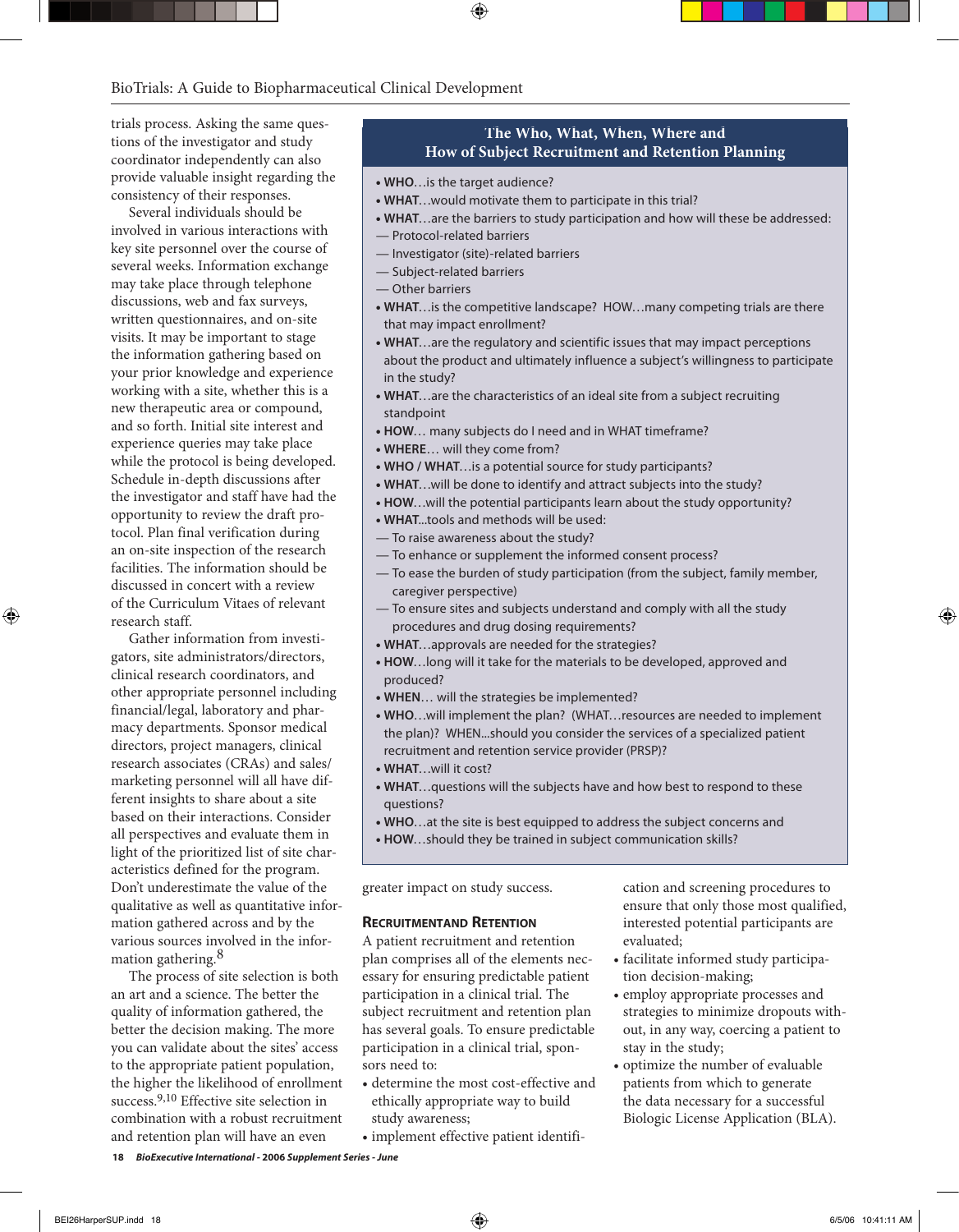| $\sim$ Select Sources to Identify Investigators $\sim$                       |                                                        |  |
|------------------------------------------------------------------------------|--------------------------------------------------------|--|
| Clinical Trials.gov                                                          | www.clinicaltrials.gov                                 |  |
| Canada Trials: Clinical Research Center Profiles and Clinical Trial Listings | http://www.canadatrials.com/                           |  |
| CenterWatch Investigative Site Identification Services                       | http://www.centerwatch.com/professional/site_info.html |  |
| Research Investigator's Source, Inc.                                         | http://www.clinicalinvestigators.com/sponsors.html     |  |
| Clinical Research Investigator DirectoryTM                                   | http://www.criregistry.com/index.html                  |  |
| <b>Clinical Trial Network</b>                                                | http://www.clinicaltrialnetwork.com/sponsors.php       |  |
| Acurian                                                                      | http://www.acurian.com/sponsor/siteRecruitment.jsp     |  |

Each study has its own unique complexities and challenges. The more those can be identified up front, the easier it is to put in place programs and initiatives to mitigate those challenges. A recruitment and retention plan encompasses much more than tactics and strategies.

To start developing a plan, first thoroughly dissect the protocol. Determine which aspects of the study design contribute to challenges in identifying, educating, or retaining subjects.

It is also helpful to assess the competitive landscape. Determine how many competing trials are ongoing. Two helpful resources are the internet postings at www.clinicaltrials.gov and www.centerwatch.com. Those websites do not provide an exhaustive list of all possible trials, but they can give you a sense of similar studies that may be competing for the same population you wish to recruit.

Certain regulatory issues can have an impact on the public's perceptions of a clinical trial. Think about any similar drugs or biologics that were recently approved or withdrawn from the market. Consider new safety issues that have been identified for the class of medication you are planning to study. Explore those and other issues to gain important insights about the willingness of potential participants to take part in a given clinical trial.

Once you understand the potential barriers, challenges, competitive landscape, and regulatory environment, think about the target population. What are their needs?

To start developing a plan, first thoroughly dissect the protocol. Determine which aspects of the study design contribute to challenges in identifying, educating, or retaining

subjects.

Who is a source of influence for subject study participation? What are their motivations to participate? Harris Interactive is an industry organization that periodically conducts public perception surveys about clinical trials opportunities and participation. The results of such surveys provide a general summary of why patients may or may not participate in clinical trials.<sup>11</sup> What are the unique considerations for your study?

It is also important at this stage to really define your target audience for the recruitment/retention plan. Although the study subject may be a child, the recruitment and education campaign need to target the parent. Or, for an Alzheimer's study, it may be important to target caregivers and ensure their participation, buy-in and involvement in the study. As you develop your recruitment and retention plan, you should also consider any special initiatives you will undertake to ensure diversity of the subject population.

The protocol will determine how many patients are needed. Generally that is described in terms of overall study goals for both randomized and evaluable patients. Depending on the phase of the study and prior experience you may have some preliminary assumptions about anticipated screenfail ratios (for example, how many patients will need to be screened to enroll one patient). Additionally, you may have some expectations about number of drop-outs. According to industry statistics, a 25 percent dropout rate is usual.12 Your protocol will likely designate the expected number of patients required from each site to assure appropriate geographic representation of patients. Next, you must realistically ascertain how many

patients each site can hope to enroll. Harper describes a framework and methodology to help sponsors and sites systematically determine the enrollment potential of a given site, and other vendors (such as Medstat; see www.medstat.com/1pharma/ctr. asp) use more sophisticated epidemiology, disease prevalence mapping, and prescription databases to further validate the enrollment predictions.<sup>13</sup>

Ascertain the percentage of patients that will come from within the study site's own practice versus external sources and what external sources will be used. Understanding how patients navigate through the healthcare system will be critical to understanding where to focus study awareness efforts. That will then lead to developing the specific study awareness tactics and strategies.

Clearly there are many channels for patients and families to learn about the study opportunity. There are many individuals within the site or healthcare system who may need to know about the study opportunity. Some studies should focus on awareness building in the public-at-large whereas other studies (such as inpatient studies) should focus on awareness within the site. Some studies will require a combination approach. Subjects who learn about the study opportunity through broad public awareness programs must, at some point, navigate the healthcare system. As those subjects encounter a healthcare provider or other source, a decision will be made as to whether to discuss the study opportunity with the patient or proceed with the standard of care. Clearly if the source isn't knowledgeable, the patient will never be aware about the opportunity to participate, or may be discouraged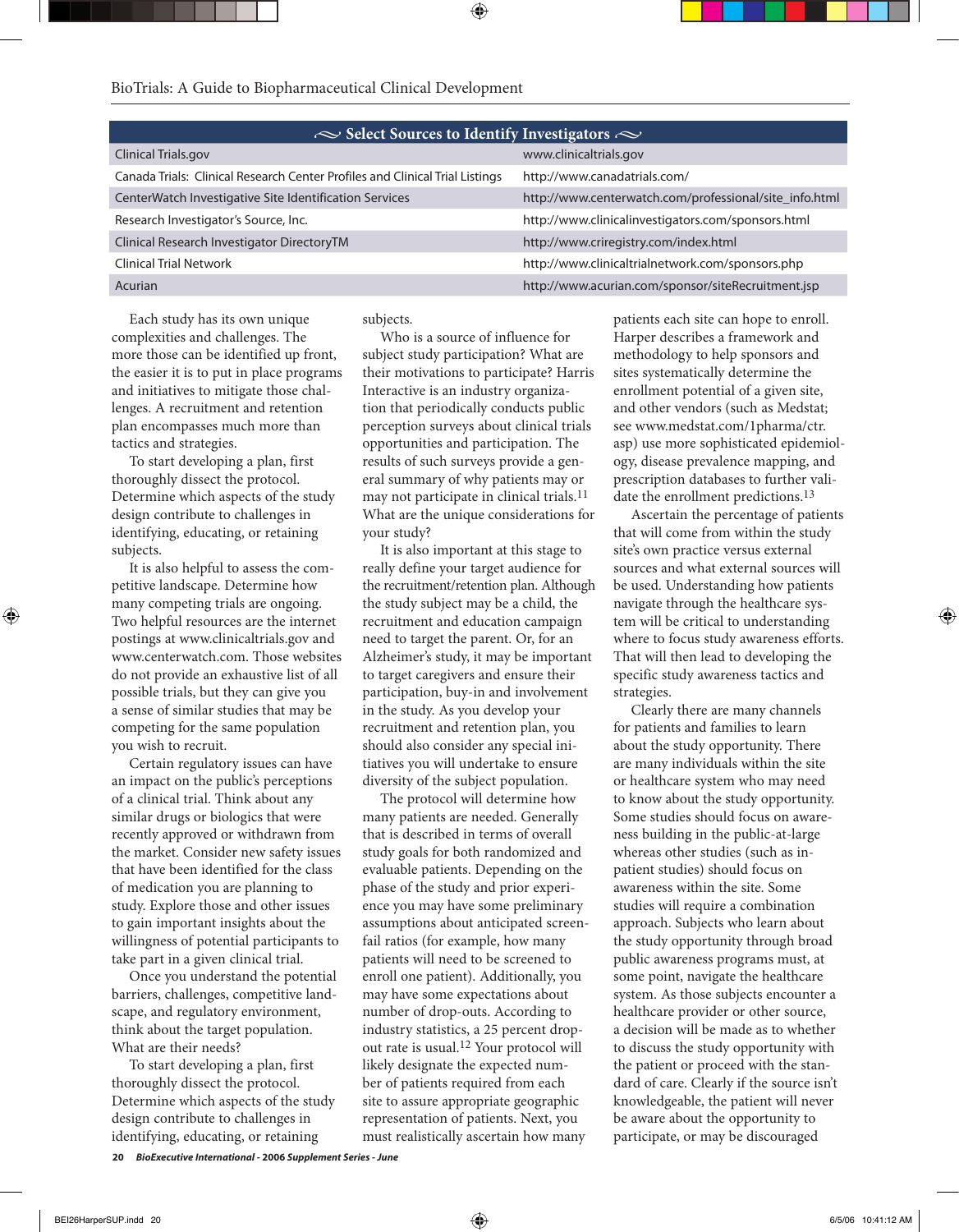## **Selected Recruitment Sources and Strategies from "A to Z"**

**R** • Radio advertising

• Restrooms **S** • Sandwich boards • Scheduling flexibility • School nurses • Senior centers

> etc.) • Shopping centers • Social Workers • Spas and salons • Special interest groups • Speech therapists • Sporting events • Staff educational seminars • Student newspaper and radio

advertisements • Subway advertising • Support groups

• Training advertising

volunteers • TV advertising **U** • Urgent care clinics

studied

practices • Videos (educational) • Visiting nurse services

research office

advertising

rooms

• X-ray clinics **Y** • Yahoo advertising • Yellow book ads • YMCAs

**T** • Taxi advertisements (receipts, panel ads) • Technicians (e.g., EEG, ECG)

• Transportation program, for study

• Universities/University dorms • Unlimited coffee, tea, and milk for subjects in waiting room.

**V** • Vans for clinic/hospital/elderly transportation

• Telephone "on-hold" messages describing ongoing studies at research center

• Update investigators on any exciting new data with regards to the compound being

• Vendor, specializing in subject recruitment

**W** • Walk in a fundraiser walk such as Memory walk for Alzheimer's or a Breast Cancer walk and wear tee-shirts advertising your

• Websites (study-specific) and web

• Weekly pager notifications • Welcome kits, for subjects in waiting

**X** • Xerox faxed announcements to sites

**Z** • Zip code checks for disease prevalence • Zoo advertisement (buy ads on zoo materials: maps, tickets, etc.)

• Women's health clinics • Word of mouth

• Youth organizations

practitioners • Religious organizations • Respiratory Therapists • Restaurants and placemats

• Referring physicians and healthcare

• Service organizations (Rotary, Lion's Club,

- **A** "Ask me about research" buttons and badges
	- Advertisements (all types of media)
	- Advocacy groups
	- Airport advertisements
	- Allied Health Professionals
	- Ambulatory care centers • Awareness programs, to inform the public of alternatives for treatment
- **B** Brand-name for clinical trial, to create recognition and association to the trial
	- Brochures
	- Bus advertisements
	- Blimp ads
	- Broadcast on local TV public affairs shows
	- Billboards
	- Bulletin boards
- **C** Call centers, to support media campaigns
	- Canvass college campuses;
	- Chamber of commerce
	- Chart reviews
	- Church organizations
	- Coffee shops
	- Community centers
	- Concert venues
- **D** Database searches
	- Dear subject and dear doctor referral letter templates
	- Dinners for area physicians
	- Direct mail
	- Durable medical equipment (DME) stores
- **E** Educational Materials, for both subjects
	- and site personnel
	- Educational seminars
	- E-mail alerts and reminders
	- Emergency Medical Personnel
	- Emergency rooms
	- Employee health clinics
	- Employer "Brown Bag" Lunches at area employers
	- Endorsement by the local community
	- Exam table paper with study advertisement
	- Exhibits and booths at events and conferences
- **F** Fax alerts and reminders
	- Festivals
	- Fitness facilities
	- Flyers
	- Free health clinics
	- Free screenings
- **G** Gay and lesbian organizations
	- Give aways (pens, post-it notes) with study brand and call center/site #
	- Google advertising
	- Grand rounds presentations
	- Grocery Stores
	- Gyms
- **H** Health fairs screenings, as a part of
	- community outreach and education • Home health services (bring research to the subjects!)
	- Hospital Employee Paycheck Notices
	- Hospital ICD-9 and CPT code searches

**22 BioExecutive International - 2006 Supplement Series - June**

• Hospital lobbies and clinics

- **I** Indian Health Service • Internet listing, Clinicaltrials.gov.,
	- CenterWatch, etc.
	- Interviews with health reporters
- **J** Journals, scientific publications on results of earlier phase trials with the investigational drug
- **K** Key opinion leaders, to give credibility to study
	- Kiosks (hospitals, colleges, etc.)
	- Kits with recruitment materials
- **L** Laboratories
	- Laminated pocket cards with inclusion/ exclusion criteria and study flowchart
	- Leaflets
	- Letters to potential subjects to investigate interest in study participation
	- Libraries
- **M** Magazine ads
	- Malls
		- Marketing research, to identify regions with high incidence of disease and prescribing patterns
		- Mass media campaigns
	- Mass transit advertisements
	- Massage therapy clinics
	- Media spots
	- Medical society mailings
	- Men's health clinics
	- Minority outreach programs
	- Movie theater ads
	- Multilingual materials and site personnel
- **N** Newscast study can be featured during the evening news' health segment.
	- Newsletters, both investigator and subject on status of study
	- Newspaper advertising
	- Nursing homes
- **O** Occupational Health Nurses
	- Occupational Therapists
	- On-line advertising
	- Outreach programs, providing support for subjects with specific disease indications
- **P** Pain management clinics
	- Payment for subject inconvenience as a method of compensation
	- Pediatricians offices
	- Pharmacies
	- Physical therapists
	- Post cards
	- Posters
	- Presentations and education seminars
	- Press Releases

candidates.

**Source: Consolidation of ideas generated from > 200 subject recruitment workshops developed and facilitated by Beth Harper.** 

- Primary care physician offices
- Public health centers
- Public Service Announcements • Public transportation advertisements

**Q** • Quick-reference criteria pocket cards, which list the inclusion and exclusion criteria of the study, can be made available to the investigator and/or study coordinator to identify potential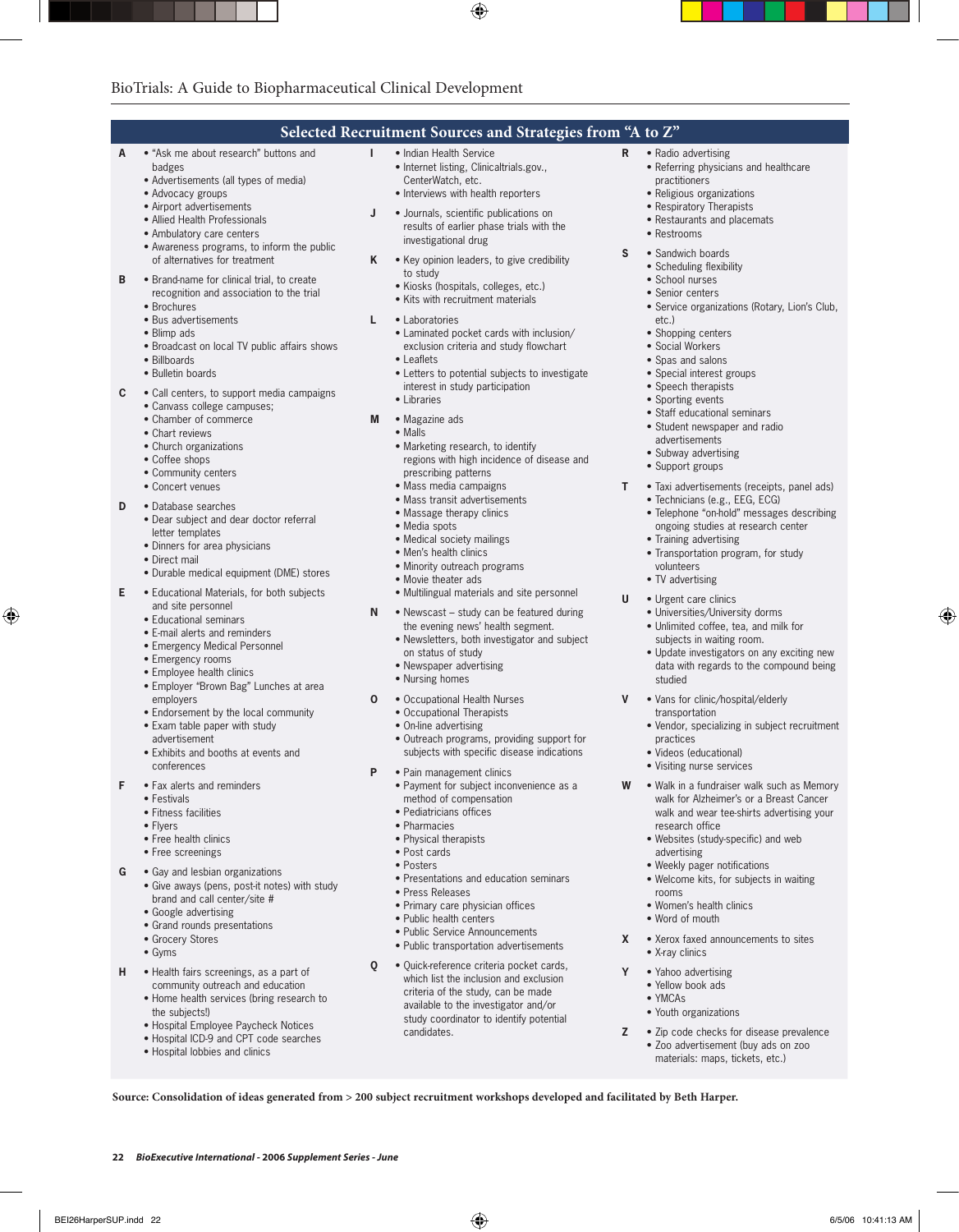from participating if the source cannot answer some basic questions about the study.

Development of the specific recruitment and retention strategies is the next step in the planning process.

This portion of the plan should focus on how to:

- educate the various sources, potential participants and their families about the study opportunity;
- raise awareness about the study;
- enhance or supplement the informed consent process;
- ease the burden of study participation (from the patient, family member, caregiver perspective); and
- ensure sites and patients understand and comply with all the study procedures and drug dosing requirements.

#### **RECRUITMENT TECHNIQUES**

There are endless ways of building study awareness and recruiting patients into clinical trials (See "Selected Recruitment Sources and Strategies from A to Z"). Certain strategies will be more effective with certain populations. Understanding the needs and motivations of the audience will help you prioritize your efforts. As discussed, some of the strategies are aimed directly at the potential patient population whereas others are more indirect approaches aimed at healthcare practitioner awareness and education. As you consider approaches for your recruitment plan, consider the following:

- Where are patients with a given condition likely to seek treatment information?
- Who else besides the patient may be involved in the decision to participate in a clinical trial?
- Where are they likely to seek health care information?

At a minimum, the recruitment strategies must comply with all appropriate regulatory and ethical guidelines. The FDA Information Sheet Guidances provide an overview of the recommendations for appropriate recruitment of study subjects.<sup>14</sup> Although the guidelines specify advertising, the principles apply to what is appropriate content for any type of

| <b>Retention Techniques Matched to</b><br><b>Potential Study Participation Barriers</b> |                                                                                                                                                                                                                                                                                                                                                                                                                                                                                    |  |
|-----------------------------------------------------------------------------------------|------------------------------------------------------------------------------------------------------------------------------------------------------------------------------------------------------------------------------------------------------------------------------------------------------------------------------------------------------------------------------------------------------------------------------------------------------------------------------------|--|
| STUDY<br><b>PARTICIPATION</b><br><b>BARRIERS</b>                                        | <b>POSSIBLE SOLUTIONS</b>                                                                                                                                                                                                                                                                                                                                                                                                                                                          |  |
| Logistical                                                                              | · Flexible/convenient appointment times<br>· See subject immediately on arrival<br>• Appoint reminder cards<br>• Appointment reminder e-mails<br>• Stipend for transportation/parking<br>• Assist with transportation coordination<br>• Provide daycare support for working subjects<br>• Home health visits                                                                                                                                                                       |  |
| <b>Educational</b>                                                                      | • Provide coordinator contact information/pager for 24 hour<br>availability<br>• Subject newsletters – information about disease/study progress<br>• Provide summary of lab results to demonstrate progress<br>• Plan to use primary language of the target population<br>• Use of minority spokespersons or community leaders<br>• Employ research staff who speak the language of target<br>population<br>• Stress the contribution he/she is making to medicine and<br>research |  |
| <b>Emotional</b>                                                                        | • Spend extra time with subject each visit<br>· Written or telephone contacts between visits<br>• Pre-paid calling cards<br>• Birthday/holiday cards<br>· Small gifts/recognition items<br>• Subjects appreciate practical items for everyday use in<br>particular                                                                                                                                                                                                                 |  |
| <b>Physical</b>                                                                         | • Ensure subject sees the physician at each visit<br>• Provide summaries of lab reports or other health status<br>information<br>• Provide alternate treatments or medical management<br>• Provide additional information about the study drug and safety<br>profile                                                                                                                                                                                                               |  |
| <b>Influencers</b>                                                                      | • Provide health status updates to primary care (or other)<br>physician<br>• Have PI contact primary care physician<br>· Invite family/caregiver to appointments<br>• Have PI contact family member/caregiver<br>• Provide general information about clinical trials and benefits of<br>participation                                                                                                                                                                              |  |

direct-to-patient awareness materials such as posters, flyers, websites, etc. Each institutional review board (IRB) or Ethics Committee (EC) will undoubtedly have specific requirements and you should consult them as well. Generally speaking, all awareness and educational materials that will be viewed directly by the patient population should be submitted to the IRB/EC for review and approval prior to implementation.

#### **RETENTION TECHNIQUES**

Different approaches for retention are required in different therapeutic areas because the issues change depending

on the disease, age, gender, and possibly ethnicity of the subject. Similar to recruitment techniques, the strategies for ensuring patient retention and compliance are unlimited; one strategy or approach does not work for all situations. When developing your retention plan, address the potential causes of patient attrition (such as, barriers identified), tailor your strategies to the particular patient profile, and of course keep in mind appropriate regulatory, institutional and ethical guidelines.

Although not intended to be all-encompassing, "Retention Techniques Matched to Potential Study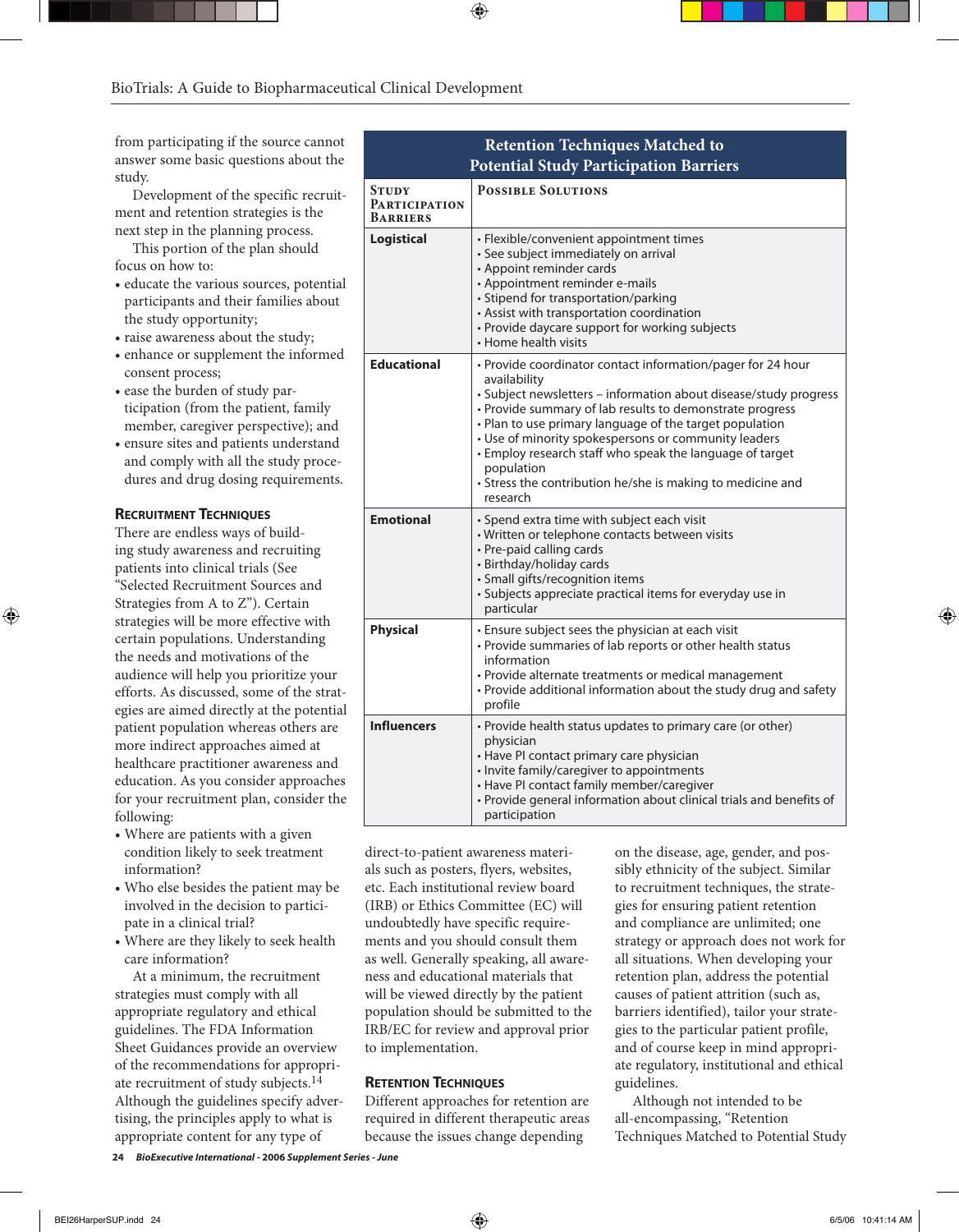Participation Barriers" lists some possible strategies for overcoming various barriers to study participation and ensuring patient compliance in the clinical trial.15

#### **DOCUMENTING AND IMPLEMENTING**

The rest of your plan will emerge from here in terms of budgeting and "operationalizing" the tactics and strategies you have developed. What materials will be developed and by whom? What will it cost to develop and implement the various strategies? What institution, sponsor, or ethics approvals will be needed? How long is the development-approval-production cycle time? What resources (in terms of personnel) are needed to implement the plan and when will the plan be implemented? When (or if) should the services of a specialized patient recruitment service provider (PRSP) be considered?

It is essential to document the plan in writing. There is no specific formula for how this can and should be done. Some individuals use a combination approach including Word documents for plan summaries, Excel spreadsheets (for the budget), MS Project or other timelines for depicting the tasks and timelines involved, calendars to highlight key milestone dates. Alternatively, all of the information can be consolidated into a PowerPoint presentation/executive summary.

Once you have developed the plan, it should be considered a "roadmap" to success but inevitably modifications will be needed along the way. Fluidity and flexibility are key when it comes to the actual implementation of the plan. Continuously monitor the plan and evaluate which initiatives are working and make adjustments accordingly.

#### **PROTOCOL SIMULATION**

Companies often run into significant enrollment problems during the execution of their clinical trials. The reasons for the problems, however, can be elusive. Attempts to diagnose the problem by questioning investigators (for example, during enrollment surveys or enrollment "booster" visits) are usually unsuccessful. Project teams sometimes resort to crash advertising campaigns and wholesale relaxation of

inclusion/exclusion (I/E) criteria. Some trials have even been discontinued and restarted it in a different country or with different investigators, possibly with no better results.

Properly diagnosing existing and potential enrollment problems allows your team to eliminate the root causes, eliminate or improve low-enrolling sites, and drastically increase study enrollment.

Existing approaches for analyzing enrollment feasibility have significant limitations.

• Standard enrollment databases can detect enrollment problems only when the eligibility criteria are easily quantifiable and closely match those

You may find it beneficial to simultaneously benchmark the protocol against other, similar protocols . . .

in the database. The use of proxy criteria makes the databases somewhat more robust, but creates a significant risk of inaccuracy.

- Independent enrollment consultants can help to predict enrollment patterns and identify appropriate enrollment strategies (for example, media buys), but would be unlikely to spot problems in a specific study that has complex enrollment criteria.
- Investigator surveys or brief investigator interviews are subject to the optimistic bias of the investigator, and therefore produce inaccurate results.

Several new and sophisticated tools can be used to overcome such problems and successfully diagnose enrollment problems and remove their causes.16 Unlike less sophisticated patient recruitment efforts, the goal is not simply to increase enrollment, but rather to identify the root causes of enrollment and other protocol problems and eliminate them. To do that,

your study teams should combine inperson interviewing of a small number of sites with an execution simulation that gets to the root cause of investigator problems with recruitment and retention.

- Develop a detailed understanding of the most likely causes of a protocol's current or potential enrollment problems by way of a set of highly structured, confidential interviews with investigators/study coordinators and comparisons of study parameters to industry norms.
- Convene a simulation panel to help ensure that those causes (and other potential problems) have been eliminated and will not result in enrollment problems.

A Bayesian Interviewing/Probability Encoding technique can effectively identify the root causes of potential enrollment problems and the characteristics of high- and low-enrolling sites. Bayesian Interviewing allows the study team to remove the optimistic bias of experts such as clinical trial investigators and study coordinators when estimating enrollment and get true insight into potential enrollment, screen failure, and drop-out rates and how to improve them. They also get detailed data that can help the team identify in advance whether a site is likely to be a high- or low-enroller. Typically, only 6-12 site interviews are required to establish:

- objective enrollment forecasts (minimum maximum and average per site);
- objective screen failure rates;
- objective drop-out rates;
- types of sites to avoid and types to seek out;
- detailed characteristics of high- and low-enrolling sites that can be used by the team to predict the enrollment success of a given site;
- protocol characteristics (e.g., eligibility criteria, procedures or visit schedules) that are leading to low enrollment;
- protocol modifications that will result in enrollment, screen failure, and dropout rate improvement
- operational strategies (for example, advertising approaches, site locations and dispersions and protocol launch